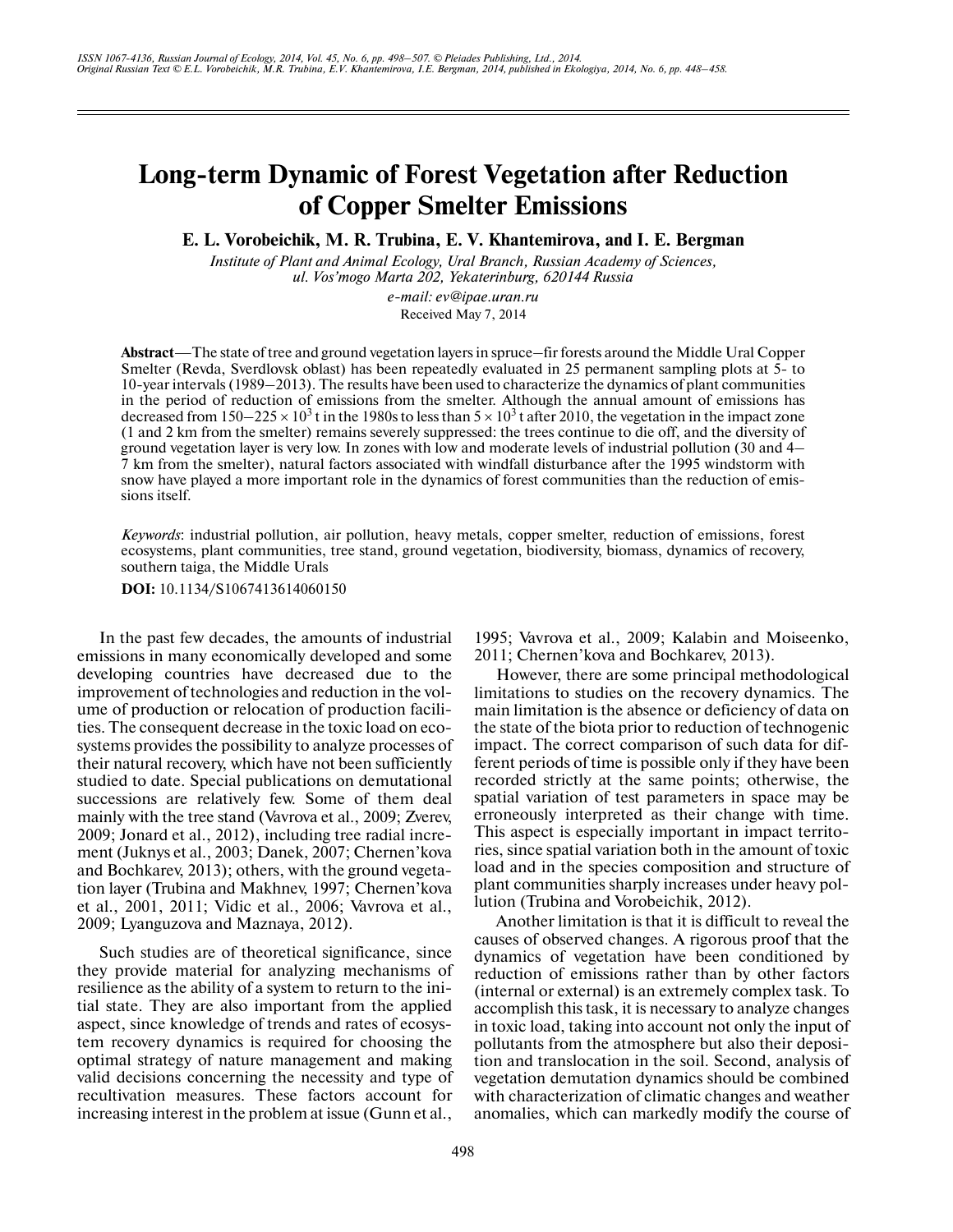succession and even play a more important role as its drivers that the reduction of emissions itself. In other words, it is necessary to perform a coupled analysis of several time series: of the status of vegetation, toxic load, and weather conditions. In an ideal case, such series should consist of large numbers of points to allow the researcher not only to describe trends in the observed changes but also to analyze relationships between them.

With rare exceptions (Vavrova et al., 2009; Zverev, 2009; Lyanguzova and Maznaya, 2012), sampling plots for repeated surveys do not coincide with the ini tial plots, and information on the state of the biota before the reduction of emissions is sometimes absent. Analysis of vegetation recovery dynamics in available publications is usually based on comparisons of only two time sections, before and after the reduction of emissions.

There is as yet no consensus on the rate of demuta tional successions triggered by the reduction of emis sions. According to some authors, decrease of techno genic impact is followed by rapid recovery of ecosys tems, but others consider that the biota "by inertia" remains suppressed for a long time, even in the absence of emissions. The inertial hypothesis was for mulated on the basis of experiments with simulation models (Tarko et al., 1995). Empirical data confirming or disproving it are scarce and controversial. Some studies provide evidence for the absence of any posi tive trend after the reduction of emissions, e.g., in demographic parameters of birch (Zverev, 2009) and bilberry (Lyanguzova and Maznaya, 2012); in other studies, conversely, the authors have noted relatively rapid recovery of parameters such as tree radial incre ment (Juknys et al., 2003; Chernen'kova ad Boch karev, 2013) and the abundance of ground vegetation (Chernen'kova et al., 2001, 2011).

The purpose of this study was to analyze the dynamics of forest plant communities after the reduc tion of emissions from a large point polluter. In its course, we checked two hypotheses: (1) in zones with a low or moderate pollution level, natural factors may produce a stronger effect on the dynamics of vegeta tion than the reduction of emissions itself, and (2) the vegetation in the zone of heavy pollution continues to deteriorate or remains suppressed for a long time, even after almost complete cessation of emissions.

Our studies on forest ecosystems in the region of the Middle Ural Copper Smelter, one of the most powerful sources of pollutant emissions to the atmo sphere (which have been strongly reduced to date), were started in the late 1980s. One of their purposes was to assess the state of forest vegetation (Vorobeichik et al., 1994; Vorobeichik and Khantemirova, 1994) and soils (Kaigorodova and Vorobeichik, 1996). The state of plant communities was repeatedly evaluated in permanent sampling plots at 5- to 10-year intervals over an almost 25-year period. The dynamics of toxic load were analyzed taking into account not only the



**Fig. 1.** Dynamics of total emissions from the MUCS over the period of 1980 to 2013. Arrows indicate years when the state of ground vegetation was evaluated.

amount of emissions to the atmosphere but also changes in the concentrations of heavy metals in the soil (Trubina et al., 2014). Data on weather conditions over the study period were also included in analysis.

#### STUDY REGION

Studies were performed in the region exposed to emissions from the Middle Ural Copper Smelter (MUCS) located in the suburbs of Revda, 50 km from Yekaterinburg. The main toxic components of emis sions are gaseous compounds of sulfur, fluorine, and nitrogen and dust particles with adsorbed heavy metals (Cu, Pb, Zn, Cd, Fe, Hg, etc.) and metalloids (As). The MUCS has been in operation since 1940. The total amount of emissions in the 1980s reached 150–  $225 \times 10^3$  t/year, but it was reduced to  $65 \times 10^3$  t/year at the turn of the century and to  $25 \times 10^3$  t/year by the mid-2000s (decade). A crucial overhaul of the smelter in 2010 resulted in its further reduction to less than  $5 \times 10^3$  t/year (Fig. 1).

The territory west of MUCS (opposite to the pre vailing wind direction) was surveyed. By the criteria of heavy metal contents in accumulating substrates and the state of higher vegetation, three zones with differ ent toxic loads were delimited: the impact, butter, and background zones (up to 2 km, 7 km, and father than 7 km west of the polluter) (Vorobeichik et al., 1994).

According to physiographic zoning, the study region is in the southern taiga subzone of the low mountain province of the Middle Urals with eleva tions of 100 to 450 m a.s.l. (Prokaev, 1976). Climatic conditions (1960–2010) are as follows: annual average temperature  $+1.7$ °C, the lowest monthly (January) temperature  $-15.0\degree C$ , the highest monthly (June) temperature  $+17.7$ °C, frost-free period less than 90 days; annual average precipitation 540 mm, maxi mum snow depth 40–50 cm. The amount of forests in the region exceeds 60%, with prevalence of dark conif-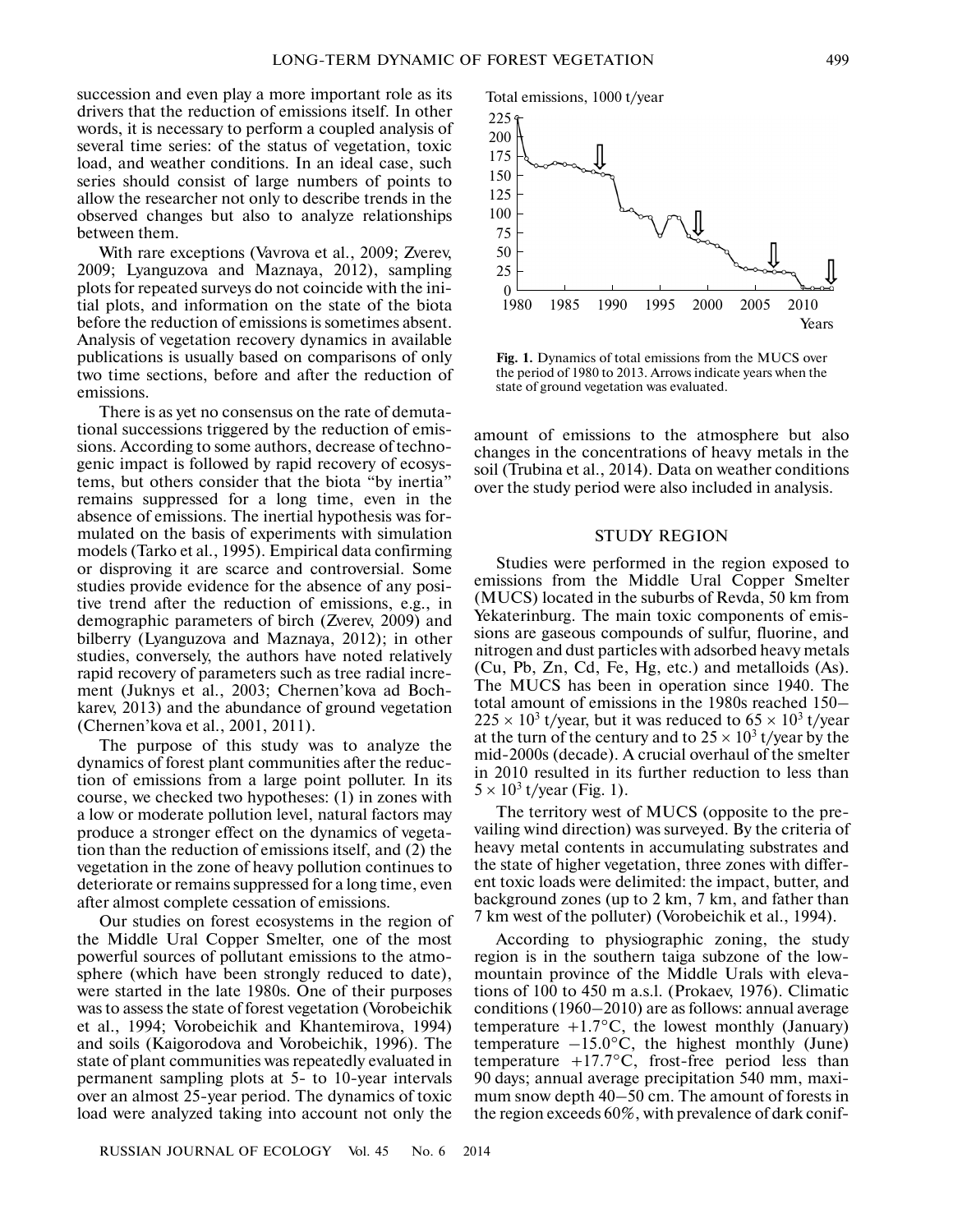| Parameter                  | Year | Zone (distance from smelter, km) |                  |                  |                  |                 |  |
|----------------------------|------|----------------------------------|------------------|------------------|------------------|-----------------|--|
|                            |      | background (30)                  | buffer $(7)$     | buffer $(4)$     | impact $(2)$     | impact $(1)$    |  |
| Stand density, ind./ha     | 1989 | $2048 \pm 251$                   | $2086 \pm 108$   | $1318 \pm 448$   | $1450 \pm 125$   | $822 \pm 126$   |  |
|                            | 1998 | $858 \pm 86$                     | $1226 \pm 49$    | $701 \pm 86$     | $1094 \pm 206$   | $365 \pm 60$    |  |
|                            | 2008 | $1104 \pm 117$                   | $1155 \pm 69$    | $1184 \pm 262$   | $1997 \pm 133$   | $464 \pm 257$   |  |
| Standing volume, $m^3/ha$  | 1989 | $409.2 \pm 53.9$                 | $418.1 \pm 44.0$ | $313.1 \pm 26.4$ | $149.3 \pm 22.1$ | $63.0 \pm 9.2$  |  |
|                            | 1998 | $253.1 \pm 29.4$                 | $321.2 \pm 19.6$ | $228.5 \pm 25.1$ | $139.6 \pm 24.5$ | $38.2 \pm 6.8$  |  |
|                            | 2008 | $438.9 \pm 61.5$                 | $526.0 \pm 32.3$ | $394.5 \pm 23.5$ | $301.2 \pm 14.9$ | $74.2 \pm 57.2$ |  |
| Percentage of snags        | 1989 | $7.8 \pm 4.2$                    | $7.0 \pm 1.2$    | $16.5 \pm 3.2$   | $25.2 \pm 2.3$   | $26.8 \pm 4.7$  |  |
| number in tree stand,<br>% | 1998 | $7.4 \pm 2.9$                    | $12.4 \pm 0.7$   | $18.7 \pm 4.9$   | $7.8 \pm 2.7$    | $34.4 \pm 4.2$  |  |
|                            | 2008 | $22.3 \pm 1.2$                   | $18.7 \pm 5.7$   | $4.1 \pm 1.9$    |                  | $80.4 \pm 8.2$  |  |

**Table 1.** Dynamics of tree stand parameters in zones with different toxic loads, *M* ± *SE* (sample plot is an accounting unit,  $n = 5$ )

A dash indicates the absence of data.

erous and secondary birch and aspen forests (Prokaev, 1976). Brown, gray, and soddy podzolic soils prevail in the soil cover.

Surveys were made in uneven-aged spruce–fir for ests with elements of the nemoral floristic complex on flat hill slopes with soddy podzolic heavy loam soils, moderately deep and acidic (in the background zone,  $pH<sub>water</sub>$  4.5–5.0 in humus horizon).

The tree stand dominated by Siberian spruce (*Picea obovata*) and Siberian fir (*Abies sibirica*) included sin gle birch (*Betula pendula*), pine (*Pinus sylvestris*), and aspen trees (*Populus tremula*). In most cases, tree age in the overstory averaged 60–80 years (in 1989). Tree height and diameter were maximal in the background zone (18–20 m and 18–23 cm) and minimal in the impact zone (9–12 m and 9–14 cm, respectively). The undergrowth consisted mainly of rowan (*Sorbus aucu paria*), Siberian elderberry (*Sambucus sibirica*), bird cherry (*Padus avium*), and linden (*Tilia cordata*). The shrub layer was represented by scattered raspberry (*Rubus idaeus*), fly honeysuckle (*Lonicera xylosteum*), and prickly wild rose plants (*Rosa acicularis*).

In 1989, dominant and codominant species in the ground vegetation layer were as follows: *Oxalis acetosella, Aegopodium podagraria*, *Gymnocarpium dryopteris*, *Dryopteris carthusiana*, *Asarum europaeum*, *Maianthe mum bifolium*, *Cerastium pauciflorum*, and *Stellaria holostea* in the background zone; *Oxalis acetosella*, *Cerastium pauciflorum*, *Maianthemum bifolium*, *Carex montana*, *Calamagrostis obtusata*, *Rubus saxatilis*, and *Linnaea borealis* in the buffer zone; and *Equisetum syl vaticum*, *Deschampsia cespitosa*, *Tussilago farfara*, *Agrostis capillaris*, *Maianthemum bifolium*, *Calama grostis arundinacea*, and *C. langsdorffii* in the impact zone.

## MATERIAL AND METHODS

In 1989, 25 permanent sample plots  $(25 \times 25 \text{ m})$ were established at different distances to the west of the MUCS: 1 and 2 km (impact zone), 4 and 7 km (buffer zone) and 30 km (background zone), five plots per distance. The state of tree stand was repeatedly assessed in 1998 and 2008; of ground vegetation layer (GVL), in 1999, 2007, and 2013. Thus, our observa tions covered a period of almost 25 years, during which the amount of emissions from the MUCS decreased gradually (Fig. 1). This allowed us to obtain informa tion on the status of vegetation at times of heavy emis sions (1989), their significant reduction (1999), and almost complete cessation (2007 and 2013).

All test parameters were recorded strictly on the same plots, except for two plots damaged by fire in the impact zone (2 km), where two new plots were laid out in 1998. Therefore, data for 2-km distance were excluded from ANOVA comparison between 1989 and 1998 (see Tables 2, 4).

Total tree surveys with measurements of tree height and diameter were performed in 1989, 1998, and 2008 to determine stand density, standing volume, and the proportion of dead wood in it. For correct comparison of the respective data, which were obtained using slightly different techniques, mensuration descrip tions made in different years were recalculated by the standard method (Usol'tsev and Zalesov, 2005).

Geobotanical descriptions (relevés) were made to evaluate the floristic composition and species richness of GVL. The latter parameter was evaluated on three spatial scales: microscale (the average number of spe cies per  $50 \times 50$ -cm square, or 0.25 m<sup>2</sup>); mesoscale (the average number of species per  $25 \times 25$ -m sample plot, or 625 m<sup>2</sup>); and macroscale (the total number of species in all five plots located at the same distance from the MUCS, or in 3125 m<sup>2</sup>). Squares for microscale analysis were randomly distributed over sample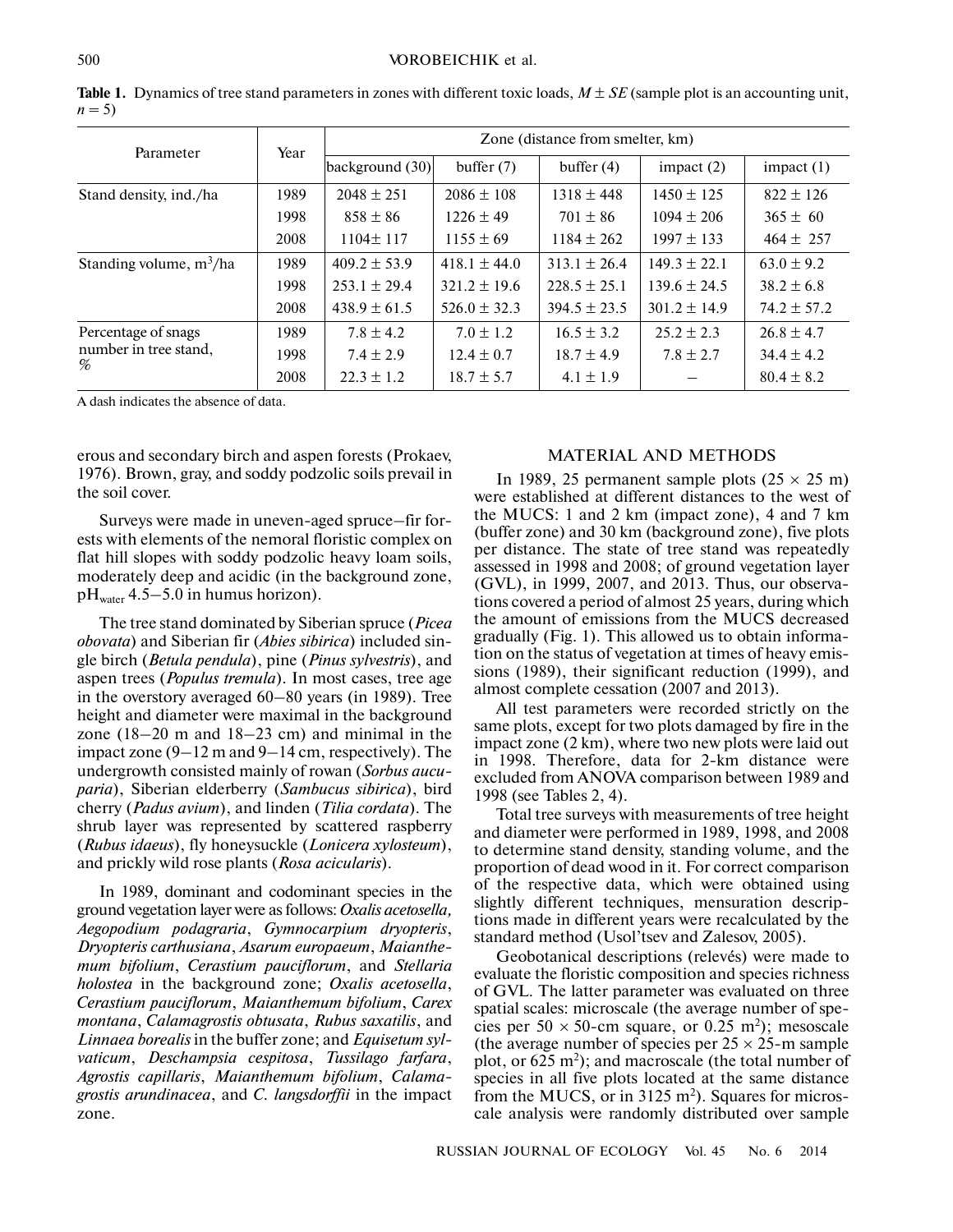**Table 2.** Results of ANOVA with repeated measures for differences in tree stand parameters between toxic load zones and between years (*F*-test and, in parentheses, significance level)

| Parameter            | <b>Years</b> | Source of variation    |             |                    |  |  |
|----------------------|--------------|------------------------|-------------|--------------------|--|--|
|                      |              | zone                   | time        | zone $\times$ time |  |  |
| Stand density        | 1989–1998    | $30.5 \approx (0.001)$ | 85.0(0.001) | 1.0(0.419)         |  |  |
|                      | 1998-2008    | 9.0(0.001)             | 5.5(0.031)  | 2.2(0.115)         |  |  |
| Standing volume      | 1989-1998    | 132.8(0.001)           | 14.7(0.001) | 0.4(0.774)         |  |  |
|                      | 1998-2008    | 28.6(0.001)            | 15.4(0.001) | 1.8(0.165)         |  |  |
| Percentage of snags  | 1989-1998    | 11.0(0.001)            | 1.4(0.252)  | 0.7(0.579)         |  |  |
| number in tree stand | 1998-2008    | 6.2(0.022)             | 2.3(0.177)  | 8.0(0.011)         |  |  |

**Table 3.** Dynamics of parameters of ground vegetation layer in forest communities during the period of 1989 to 2013, *M* ± *SE* (sample plot is an accounting unit,  $n = 5$ )

| Parameter                 | Year | Zone (distance from smelter, km) |                |                |                |                 |  |
|---------------------------|------|----------------------------------|----------------|----------------|----------------|-----------------|--|
|                           |      | background (30)                  | buffer $(7)$   | buffer $(4)$   | impact $(2)$   | impact $(1)$    |  |
| $S_1$                     | 1989 | $7.6 \pm 1.2$                    | $3.9 \pm 0.5$  | $3.8 \pm 0.4$  | $0.6 \pm 0.1$  | $0.8 \pm 0.1$   |  |
|                           | 1999 | $11.4 \pm 0.7$                   | $5.4 \pm 0.4$  | $4.9 \pm 0.4$  | $0.9 \pm 0.3$  | $1.7 \pm 0.3$   |  |
|                           | 2007 | $10.0 \pm 0.3$                   | $4.9 \pm 0.3$  | $3.9 \pm 0.2$  | $0.9 \pm 0.3$  | $1.3 \pm 0.2$   |  |
|                           | 2013 | $11.0 \pm 0.6$                   | $4.7 \pm 0.4$  | $3.2 \pm 0.3$  | $0.7 \pm 0.1$  | $1.3 \pm 0.2$   |  |
| $S_2$                     | 1989 | $36.8 \pm 2.4$                   | $32.2 \pm 1.2$ | $24.8 \pm 1.8$ | $9.2 \pm 0.6$  | $7.0 \pm 1.4$   |  |
|                           | 1999 | $53.2 \pm 1.9$                   | $39.0 \pm 1.8$ | $31.4 \pm 3.6$ | $11.6 \pm 1.6$ | $6.4 \pm 1.2$   |  |
|                           | 2007 | $58.2 \pm 0.9$                   | $44.0 \pm 1.8$ | $31.8 \pm 3.2$ | $14.0 \pm 2.0$ | $7.0 \pm 0.6$   |  |
|                           | 2013 | $60.8 \pm 1.2$                   | $41.4 \pm 1.3$ | $28.2 \pm 2.2$ | $12.6 \pm 2.2$ | $6.8 \pm 0.3$   |  |
| Total biomass,<br>$g/m^2$ | 1989 | $16.5 \pm 3.0$                   | $7.3 \pm 1.7$  | $18.6 \pm 4.8$ | $6.7 \pm 2.0$  | $16.5 \pm 7.8$  |  |
|                           | 1999 | $30.2 \pm 2.8$                   | $14.6 \pm 0.3$ | $14.3 \pm 1.8$ | $4.8 \pm 2.2$  | $15.7 \pm 2.2$  |  |
|                           | 2007 | $52.2 \pm 6.9$                   | $17.9 \pm 3.7$ | $16.5 \pm 1.9$ | $2.9 \pm 1.7$  | $44.5 \pm 21.1$ |  |
|                           | 2013 | $71.6 \pm 7.1$                   | $22.5 \pm 6.4$ | $9.4 \pm 1.3$  | $2.2 \pm 1.2$  | $25.8 \pm 9.6$  |  |

Here in Table 4,  $S_1$  is the number of species per 0.25 m<sup>2</sup>, and  $S_2$  is the number of species per 625 m<sup>2</sup>.

plots (15 squares per plot in 1989 and 1999, and 35 squares in 2007 and 2013). The aboveground biom ass of GVL was assessed at the peak of development (mid-July) by hay-harvest method in  $50 \times 50$ -cm squares randomly distributed over sample plots (15 squares per plot in 1989 and 1999, and 10 squares in 2007 and 2013). The samples were sorted out by species, air-dried in an oven at 80°C for 24 h, and weighed with an accuracy of 0.01 g.

Data on weather conditions over the period of 1960 to 2010 were obtained from the nearest weather station in the city of Revda. The dynamics of emissions from the MUCS (Fig. 1) were reconstructed using informa tion from different sources, including annual state reports on the state of natural environment in Sverd lovsk oblast (1994–2012), publications on the MUCS official site (www.sumz.umn.ru/ru/about/ecology), and the book by Yusupov et al. (1999). The amounts of emissions over the period of 1980 to 1985 were calcu lated from total values for the city of Revda (given in the paper by Kozlov et al., 2009), taking into account the ratio between MUCP and city's emissions in 1986.

The data were analyzed by periods: from 1989 to 1999, from 1999 to 2007, and from 2007 to 2013. Sta tistical significance of differences in parameters of vegetation between toxic load zones and years during each period was tested using two-way ANOVA with repeated measures. Before analysis, parameter values were transformed logarithmically  $(y = \ln(x + 1))$  or by square root.

### RESULTS

**Dynamics of tree stand.** Parameters of tree stand changed considerably between 1989 and 1999 (Table 1): its density and standing volume decreased by 20–40% synchronously in all plots (the effect of factors "zone"  $\times$ "time" was nonsignificant, Table 2), while the propor tion of deadwood remained unchanged. In 1999 to 2008, stand density and standing volume increased in all zones, eventually reaching the values recorded in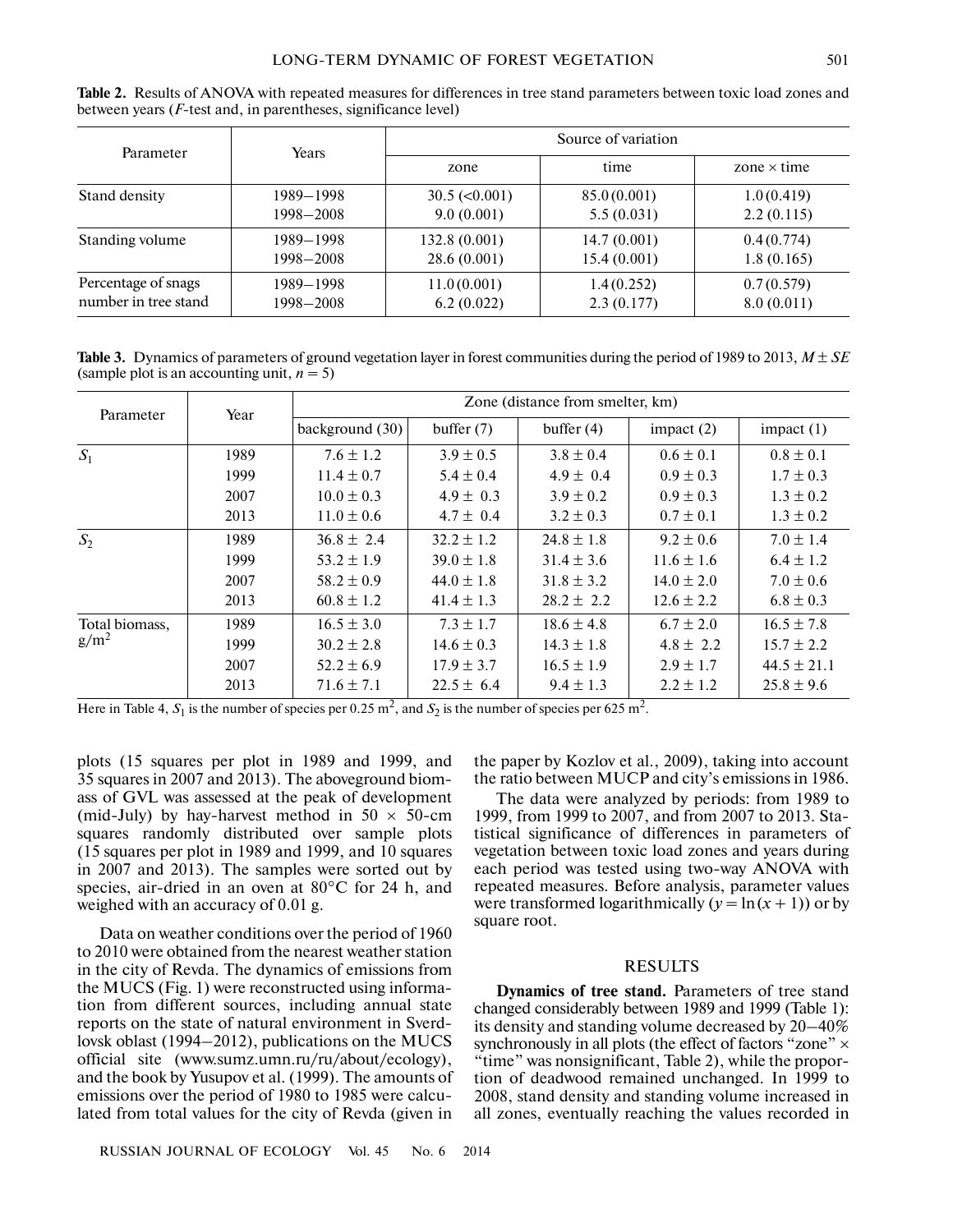| Parameter          | Years         | Source of variation              |                                  |                        |  |  |
|--------------------|---------------|----------------------------------|----------------------------------|------------------------|--|--|
|                    |               | zone                             | time                             | zone $\times$ time     |  |  |
| $S_1$              | 1989-1999     | $138.4 \left( < 0.001 \right)$   | 15.8(0.001)                      | 0.7(0.595)             |  |  |
|                    | 1999-2007     | $123.1 \left( < 0.001 \right)$   | 3.0(0.101)                       | 1.9(0.157)             |  |  |
|                    | $2007 - 2013$ | $188.9$ (<0.001)                 | 1.7(0.214)                       | 3.4(0.033)             |  |  |
| $\overline{S_2}$   | 1989-1999     | $187.5 \left( <0.001 \right)$    | 13.0(0.002)                      | 3.0(0.062)             |  |  |
|                    | 1999-2007     | $109.6 \approx 0.001$            | 6.9(0.018)                       | 0.4(0.823)             |  |  |
|                    | $2007 - 2013$ | $181.5 \left( < 0.001 \right)$   | 0.6(0.438)                       | 1.1(0.412)             |  |  |
| Biomass:           |               |                                  |                                  |                        |  |  |
| total              | 1989-1999     | 3.1(0.059)                       | 5.5(0.033)                       | 1.5(0.249)             |  |  |
|                    | 1999-2007     | $20.9$ (< $0.001$ )              | 2.8(0.115)                       | 1.0(0.427)             |  |  |
|                    | $2007 - 2013$ | $19.3 \ (\leq 0.001)$            | 1.4(0.257)                       | 0.9(0.479)             |  |  |
| grasses and sedges | 1989-1999     | 2.9(0.069)                       | $32.1 \left( \leq 0.001 \right)$ | 3.8(0.030)             |  |  |
|                    | 1999-2007     | 4.7(0.010)                       | 11.1(0.004)                      | 1.9(0.152)             |  |  |
|                    | $2007 - 2013$ | 5.4(0.005)                       | 7.6(0.013)                       | 1.1(0.406)             |  |  |
| herbs              | 1989-1999     | $81.2 \left( \leq 0.001 \right)$ | 8.1(0.012)                       | 3.5(0.041)             |  |  |
|                    | 1999-2007     | $171.5 \left( < 0.001 \right)$   | 3.7(0.072)                       | $10.0 \, (\leq 0.001)$ |  |  |
|                    | $2007 - 2013$ | $99.5 \left( < 0.001 \right)$    | 1.7(0.204)                       | 2.2(0.115)             |  |  |
| ferns              | 1989-1999     | $12.7 \left( < 0.001 \right)$    | 2.9(0.107)                       | 0.9(0.447)             |  |  |
|                    | 1999-2007     | 5.6(0.005)                       | 8.4(0.010)                       | 1.3(0.302)             |  |  |
|                    | $2007 - 2013$ | $15.8 \; (\leq 0.001)$           | 4.0(0.063)                       | 1.3(0.316)             |  |  |
| horsetails         | 1989-1999     | $23.8 \left( 0.001 \right)$      | 2.7(0.123)                       | 0.3(0.829)             |  |  |
|                    | 1999-2007     | $14.1 (\leq 0.001)$              | 2.1(0.167)                       | 4.9(0.008)             |  |  |
|                    | $2007 - 2013$ | 6.4(0.002)                       | 7.2(0.015)                       | 2.0(0.140)             |  |  |

**Table 4.** Results of ANOVA with repeated measures for differences in parameters of ground vegetation layer between toxic load zones and between years (*F*-test and, in parentheses, significance level)

1989 (Table 1). The proportion of deadwood increased in all zones, especially in the impact zone (up to 80%), but this increase was asynchronous (Table2).

**Dynamics of ground vegetation layer.** *During the first period* (1989–1999), the species richness of GVL changed significantly (Table 3), with changes in the background and buffer zones differing from those in the impact zone (Table 4). A common trend in the first two zones was that the number of species proved to increase on all spatial scales (Fig. 2), whereas such an increase in the impact zone was observed on the microscale but not on meso- and macroscales. In other words, this increase occurred not in species rich ness itself but rather in species density within small areas (sized in tens of centimeters across), which could be due to increase of abundance and/or more uniform spatial distribution of resident plant species.

Changes in the species composition of GVL in plant communities of background and buffer zones, as a rule, were related to the establishment of species pos itively responding to thinning of the forest canopy and mechanical disturbance of soil cover: *Agrostis capil laris*, *Stachys officinalis*, *St. sylvatica*, *Deschampsia* *cespitosa*, *Calamagrostis langsdorffii*, *Chrysosplenium alternifolium, Dryopteris filix-max*, *Lathyrus pratensis*, *Moehringia trinervia*, *Phegopteris connectilis*, *Bistorta officinalis*, *Prunella vulgaris*, etc. The GVL species composition in the impact zone remained unchanged.

The total biomass of GVL increased significantly only in the background and buffer (7 km) zones, due mainly to the growth of grasses (*Calamagrostis obtu sata*) and herbs; the biomass of other functional groups increased to a lesser extent (Fig. 3). Changes in the impact zone occurred only in the structure of biomass, with an increase in the proportion of grasses and a decrease in that of horsetails.

*During the second period* (1999–2007), the diver sity of GVL on the microscale stabilized in all zones, while that on the meso- and macroscales increased in the background and buffer (7 km) zones, but to a lesser extent than during the first period. Changes in species composition were observed only in the background and buffer (7 km) zones. As during the first period, they resulted from the establishment of species typical of disturbed habitats (*Galeopsis bifida*, *Urtica dioica*, *Tussilago farfara*, *Chamaenerion angustifolium*) or dif-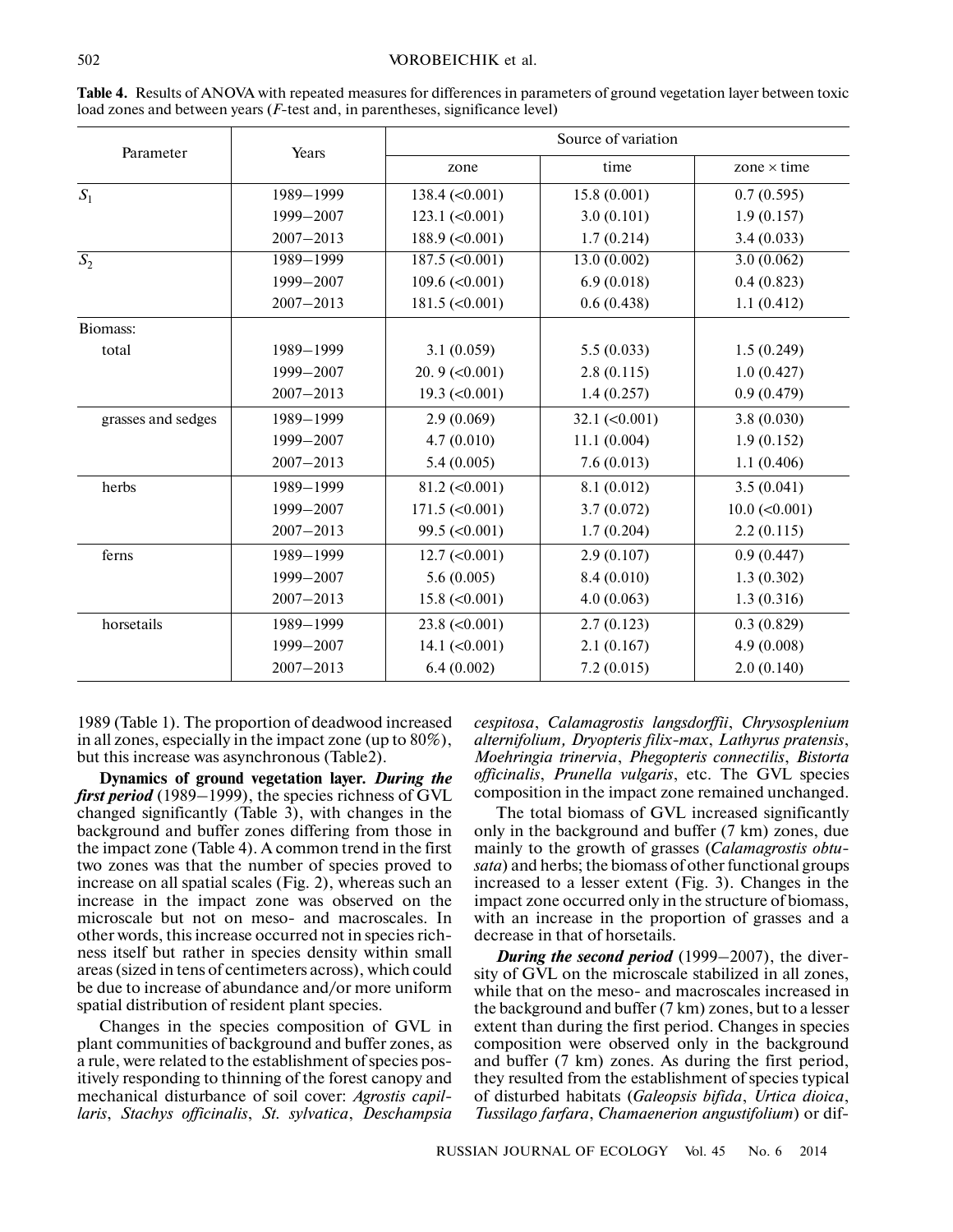

**Fig. 2.** Dynamics of plant species richness in different seg ment of pollution gradient.

ferent types of communities (*Veratrum lobelianum*, *Vicia sepium*, *Coccyganthe flos-cuculi*, *Epilobium palustre*, *Glechoma hederacea*, *Succisa pratensis*). The species composition of GVL in the impact zone remained practically unchanged.

The total biomass of GVL increased significantly in the background and impact (1 km) zones but remained approximately the same in other plots. Its increase in the background zone was accounted for mainly by ferns and, to a lesser extent, grasses and herbs; in the impact zone, only by grasses (*Agrostis capillaris*). The biomass of horsetails continued to decrease in all plots, especially in the impact zone.

*During the third period* (2007–2013), the macros cale diversity of communities in all zones remained at almost the same level, while meso- and microscale diversity decreased in the impact (2 km) and buffer zones, remained unchanged in the immediate vicinity of MUCS (1 km), and slightly increased in the background zone. The total biomass of GVL in the background zone increased significantly due solely to the growth of ferns, while that in other areas either remained unchanged or markedly decreased at the expense of grasses in the impact (1 km) zone and of grasses and horsetails in the buffer (4 km) zone.

**Dynamics of toxic load.** Despite drastic reduction of emissions from the MUCS (Fig. 1), the concentra tions of heavy metals (Cu, Pb, Cd, Zn) in the upper part of humus horizon not only did not decrease by 2012, compared to 1989, but even increased (Trubina et al., 2014). In particular, lead concentrations increased from 19 µg/g in 1989 to 66 µg/g in 2012 in the background zone, from 45 to 135 µg/g in the buffer  $(4 \text{ km})$  zone, and from 280 to 380  $\mu$ g/g in the impact (1 km) zone. The pH of humus horizon did not change between 1989 and 1999 but decreased by 0.5–0.7 units in all plots between 1999 and 2012, approaching the values characteristic of soddy podzolic soils of the Middle Urals (pH 4.6–5.0) (Trubina et al., 2014).

**Dynamics of weather conditions.** Analysis of mete orological data showed that, notwithstanding the over all trend of climate warming and humidification dur ing the past 50 years (Fig. 4), weather conditions in the period of 1989 to 2010 could be considered constant: the correlation coefficient of linear approximation was close to zero both for the annual sum of effective tem peratures  $(r = 0.07, p = 0.774)$  and for the annual close to zero both for the annual sum of effectiv<br>peratures  $(r = 0.07, p = 0.774)$  and for the a<br>amount of precipitation  $(r = -0.06, p = 0.814)$ .

To our knowledge, only one extreme weather phe nomenon with serious consequences for the dynamics



**Fig. 3.** Dynamics of the structure of ground layer vegetation at different distances from the MUCS: (I) grasses and sedges, (II) horsetails, (III) herbs, (IV) ferns.

RUSSIAN JOURNAL OF ECOLOGY Vol. 45 No. 6 2014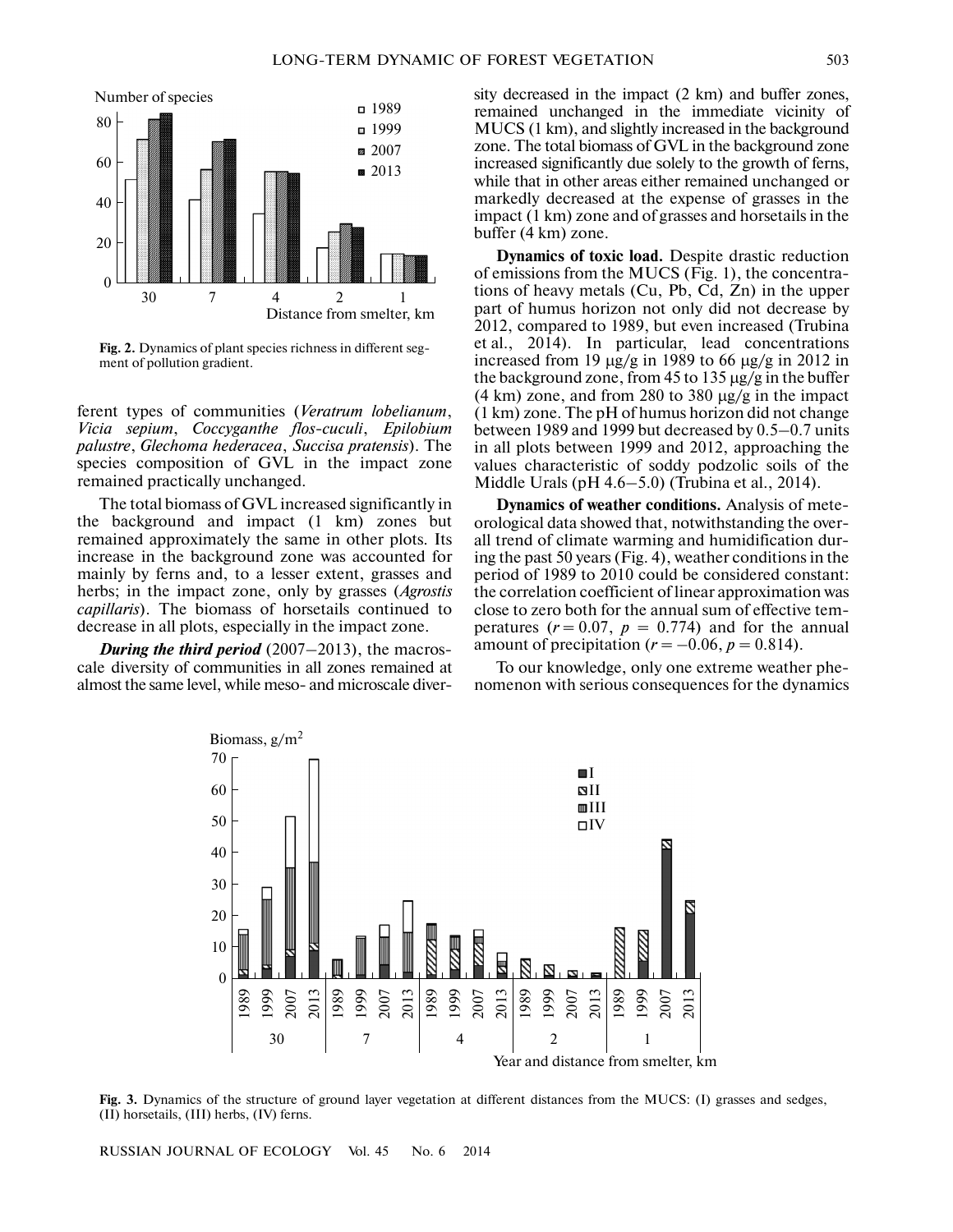

linear trends (*r* is linear correlation coefficient, *p* is significance level).

of vegetation was recorded in Sverdlovsk oblast during the period considered in this study. This was the snow storm on June 6, 1995, which brought wind gusts as high as 40 m/s and wet snow, which amounted to 26 cm and packed on tree crowns (Uspin, 2000). This storm caused large-scale tree windfall in an area of over  $360 \times 10^3$  ha in five regions of Sverdlovsk oblast (Sibgatullin and Shlykova, 2000). It should be noted that this windfall is not unique: such phenomena in the Middle Urals occur with a period of 40–50 years (Turkov, 1979). The region of our studies was at the periphery of the storm, and the extent of the damage was limited to increased uprooting of single trees and groups of trees, with snow load contributing to tree breakage and die-off.

#### DISCUSSION

The dynamics of plant communities in areas with a low or medium pollution level radically differed from those in heavily polluted areas, with the differences concerning both the pattern and probable mecha nisms of the dynamics.

**Dynamics of communities in the background and** buffer zones. During the 25-year observation period (1989–2013), the vegetation of these zones has under gone significant and in some aspects positive changes, which suggest a tempting idea to regard them as a direct consequence of the reduction of atmospheric emissions. However, some facts do not allow such a conclusion.

First, the synchronous decrease in tree stand den sity and standing volume in all zones during the first period is an indirect indication that the dynamics of tree stand were affected by some external factor com mon to the entire study region and not related to pollution (based on the fact of emission reduction, an opposite reaction could have been expected, namely, an increase in standing volume). During the second period, tree stand density and standing volume increased synchronously in all zones, but this increase cannot be unequivocally explained by the reduction of emissions: it can as well reflect the process of recovery after the elimination of the external factor responsible for changes observed during the first period.

Moreover, an increase in the proportion of dead wood during the second period is evidence for further degradation of tree stand, rather than for its recovery. This may be due to high mortality in tree generations approaching the limit of their life span (Zverev, 2009) or a decline in tree viability caused by certain factors (Juknys et al., 2003; Chernen'kova et al., 2011; Jonard et al., 2012). In any case, the observed process is inverse to that expected upon the reduction of emis sions.

The absence of distinct trend in climatic factors during the study period (Fig. 4) allows us to exclude their role as basic determinants of vegetation dynamics (at least in first approximation). On the other hand, a devastating weather anomaly such as the 1995 wind storm gives a key to understanding the mechanisms of the observed dynamics, since it is most likely to be the external factor responsible for changes in tree stands throughout the study region (see above). Moreover, this anomaly is also likely to account for the observed changes in the structure of plant communities in the ground layer, because its dynamics appear to directly respond to thinning of the tree stand.

As noted above, the windfall caused by the 1995 windstorm in the study region was not extensive and did not result in the destruction of forest. Moreover, its consequences for GLV were rather favorable: gaps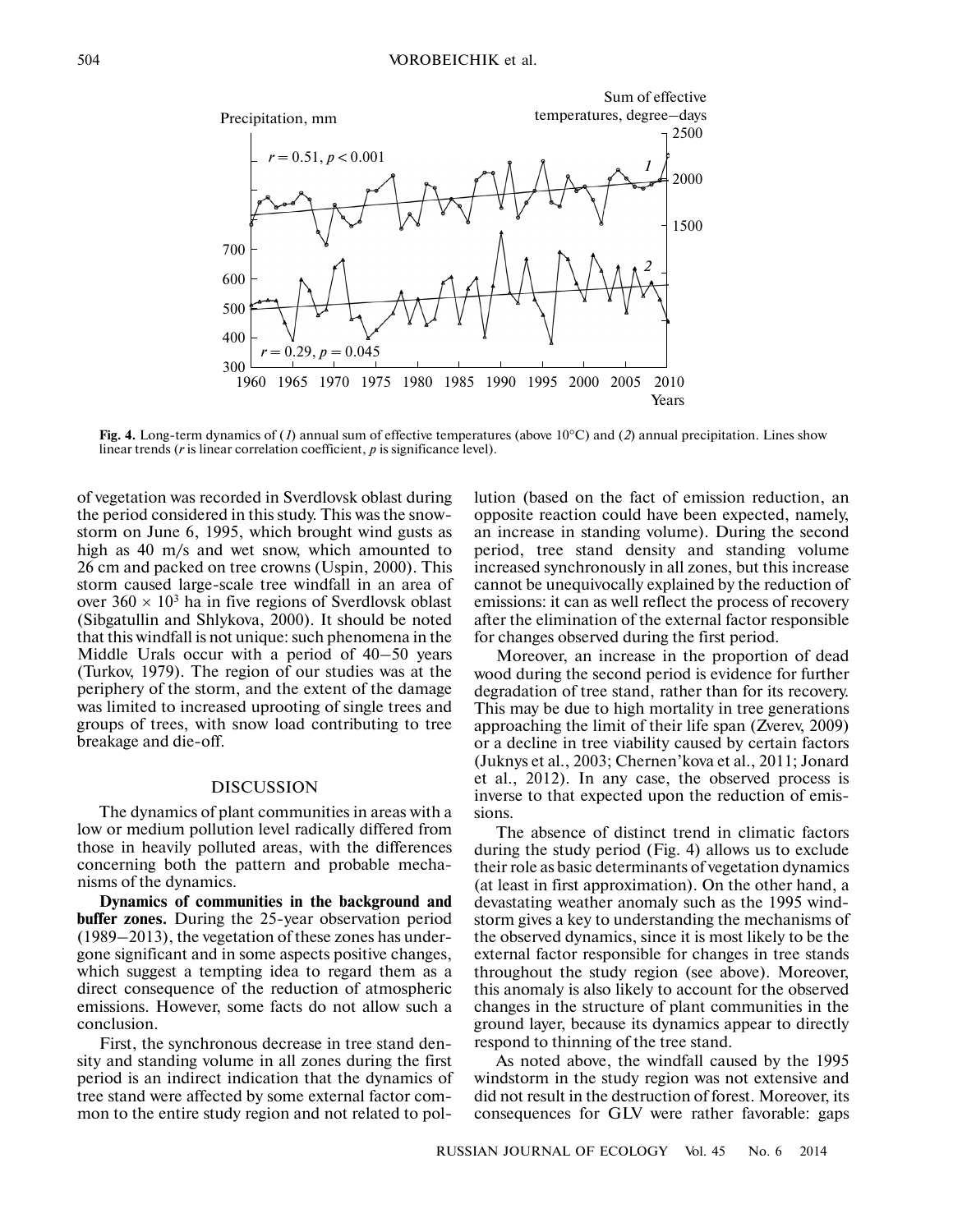formed in the forest canopy by fallen trees provided new microhabitats for ground-layer plants, with the consequent "explosive" growth of their diversity. Changes observed in the background and buffer zones—a sharp increase in the diversity and biomass of GLV in the first period, stabilization of these parameters during the second and third periods, and the establishment and increase in abundance of typical species of open and disturbed habitats—agree per fectly with the results of observations on forest vegeta tion after windfall (Skvortsova et al., 1983; Ulanova, 2000; Von Oheimb et al., 2007) and mechanical dis turbance simulating the fall of single trees (Trubina, 2009). In particular, an increase in the abundance of ferns and grasses (mainly *Calamagrostis obtusata*) is a characteristic feature of post-windfall demutational successions in dark coniferous forests of the Middle Urals (Skvortsova et al., 1983; Belyaeva, 2000), and it is the abundance of these plant groups that was increased synchronously in all zones (Fig. 3). Another relevant fact is that the growth of diversity in the com munities of background and buffer zones was accounted for solely by species positively responding to thinning or mechanical disturbances of soil–plant cover.

**Dynamics of plant communities in the impact zone.** During the 25-year observation period, the diversity of communities in plots near the MUCS (1 km) remained almost unchanged, and the increase in diversity at a distance of 2 km was markedly lower, compared to that in the background and buffer zones (Fig. 2). A very low rate of recovery after the reduction of technogenic load, especially when its initial level was high, has been observed in a number of studies not only on higher plants (Gunn et al., 1995; Vavrova et al., 2009; Chernen'kova et al., 2011) but also on other groups of biota, including hydrobionts (Havas et al., 1995; Keller et al., 1998) and lichens (Bates et al., 2001).

The dynamics of plant communities in the impact zone were actually manifested only in changes in the structure of dominance: wood horsetail (*Equisetum sylvaticum*) decreased in abundance to be superseded by common bent grass (*Agrostis capillaris*). Gradual elimination of the former species from communities may be explained by an increase in illumination level resulting from tree die-off (this species is known to prefer shady moist forests) as well as by intensification of competition from light-loving bent grass, whose live and dead shoots and roots form a thick grass sod under these conditions.

The stability of the suppressed state of vegetation in the impact zone is evidence that the capacity of local ecosystems for recovery has been impaired signifi cantly. This is primarily explained by the fact that soil toxicity remains high, because the rate of soil self purification from heavy metals is extremely low (Tyler, 1978). A detailed consideration of this phenomenon is beyond the scope of this study, because it should

involve in-depth analysis of trends in heavy metal migration over the soil profile. However, it is impor tant to note that, since measurements of heavy metals are made in the root soil layer, an increase in their con centrations indicates that the toxic load on plants has not only remained the same but also worsened. The observed increase in soil pH by 0.5–0.7 units appears to be unfavorable for the recovery of vegetation, because such an increase further reduces the mobility of heavy metals but does not reach the level ( $pH > 6.0$ ) sufficient for reducing their bioavailability and, hence, toxicity for the biota (McBride et al., 1997). There fore, the reduction of atmospheric emissions from the MUCS has resulted in alleviation of toxic load on plants from only one group of components, gaseous pollutants  $(SO_2, HF, NO_x)$ , without affecting the impact of other components (heavy metals and metal loids accumulated in the soil). This circumstance is especially important, because the strong toxic effect of copper smelters on the vegetation is explained not only by emission of acid gases but primarily by pollution of the environment with heavy metals, especially under conditions of high soil acidity (natural or technogenic) (Kozlov et al., 2009).

The stable status of plant communities in the impact zone may also be explained by deficit in the input of diaspores (since the majority of species have disappeared) and depletion of the soil seed bank (Ginocchio, 2000; Meerts and Grommesch, 2001; Trubina, 2009). The establishment of plants in vacant sites may be impeded by a deep layer of almost undecomposed forest litter, which is characteristic of eco systems in the impact and buffer zones near the MUCS (Vorobeichik, 1995): its thickness averages about 5 cm and may reach 10–15 cm, compared to 1– 2 cm in the background zone. The negative effect of the litter on the establishment and survival of plants and on the composition and species richness of plant communities is well known (Sydes and Grime, 1981; Xiong and Nilsson, 1999; Weltzin et al., 2005).

#### **CONCLUSIONS**

Repeated estimation of the state of forest vegeta tion in permanent sample plots at 5- to 10-year inter vals over an almost 25-year period allowed us to check the validity of several hypotheses about its dynamics during the period of strong reduction of atmospheric emissions from a large copper smelter.

A rigorous proof of the first hypothesis—about the leading role of natural factors—is hardly possible at all, but the full set of indirect data provide evidence in its favor: it is natural factors, namely, windfall distur bance after the windstorm, that have played a more important role in the dynamics of forest communities than the reduction of emissions itself. Hence follows an important methodological consequence: it is risky to use the results of short-term observations as proof that rapid recovery of ecosystems has resulted from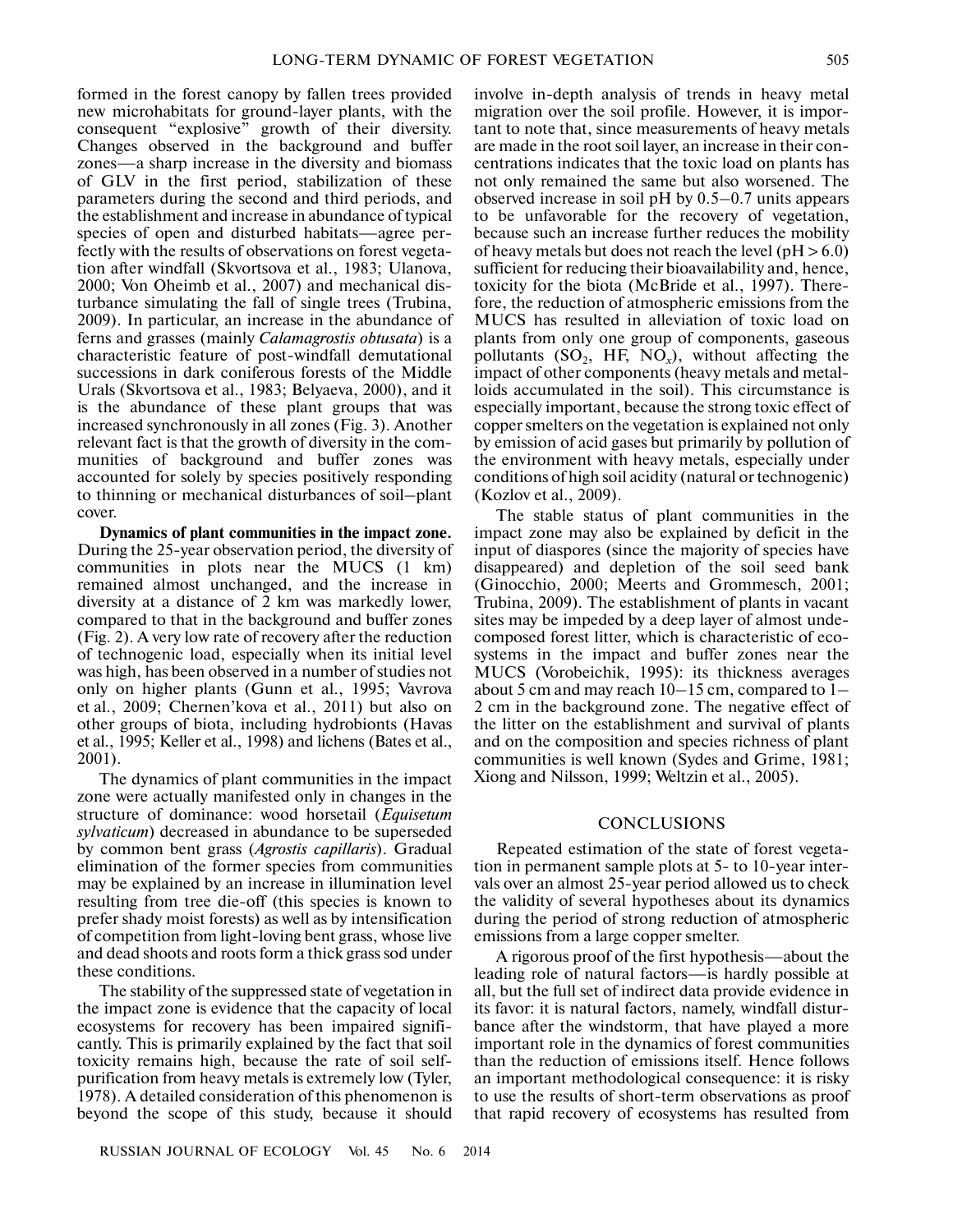reduction of industrial emissions, since this reduction may coincide in time with exposure to some natural factors. Therefore, long-term studies are necessary for a correct conclusion about the causes of the observed dynamics.

Despite almost complete cessation of emissions from the smelter, forest vegetation in the impact zone remains severely inhibited: the trees continue to die off, and ground vegetation has shown no signs of recovery during the study period. This may be regarded as evidence for the validity of the second (inertial) hypothesis. Apparently, the stability of the suppressed status of ecosystems is accounted for not only by the extremely low rate of soil purification from heavy met als but also by other factors: the presence of thick litter layer, deficit in the input of diaspores, biotic interac tions, etc. Special studies, primarily experiments in nature are needed to evaluate individual contributions of these factors.

Regardless of the mechanism responsible for "con servation" of vegetation in the impact zone, it must be admitted that plant communities in most heavily pol luted areas have very low regenerative capacity. It appears that, even in the absence of emissions, the process of natural recovery of their composition and species diversity will take hundreds of years. From a practical standpoint, this means that the transition of ecosystems into the "impact" state is irreversible on the actual time scale, with their return to the initial state being impossible without intensive recultivation measures.

## ACKNOWLEDGMENTS

We are grateful to N.V. Zolotareva, R.M. Khantemirov, S.Yu. Kaigorodova, and E.A. Bel'skii for their valuable comments and discussion of the manuscript.

This study was supported by the Government of Sverd lovsk oblast; the Russian Foundation for Basic Research (project no. 13-04-96073); the Basic Research Program of the Ural Branch, Russian Academy of Sciences (project no. 12-P-4-1026); and the Scientific School Support Program (project no. NSh-2840.2014.4).

### REFERENCES

- Bates, J.W., Bell, J.N.B., and Massara, A.C., Loss of *Lecanora conizaeoides* and other fluctuations of epi phytes on oak in S.E. England over 21 years with declining SO<sub>2</sub> concentrations, *Atmos. Environ.*, 2001, vol. 35, no. 14, pp. 2557–2568.
- Belyaeva, N.V., Disastrous windfall and transformations of herb–dwarf shrub and moss layers in forests of the Visim Reserve, in *Posledstviya katastroficheskogo vetro vala dlya lesnykh ekosistem* (Consequences of Disas trous Windfall for Forest Ecosystems), Yekaterinburg, 2000, pp. 46–62.
- Chernen'kova, T.V. and Bochkarev, Yu.N., Dynamics of spruce stands in the Kola Peninsula under the effect of

natural and anthropogenic environmental factors, *Zh. Obshch. Biol.*, 2013, vol. 74, no. 4, pp. 283–303.

- Chernen'kova, T.V., Kabirov, R.R., Mekhanikova, E.V., et al., Demutation of vegetation after copper smelter shut-down, *Lesovedenie*, 2001, no. 6, pp. 31–37.
- Chernen'kova, T.V., Kabirov, R.R., and Basova, E.V., Pro gressive successions in northern taiga spruce forests upon reduction of industrial air pollution, *Lesovedenie*, 2011, no. 6, pp. 49–66.
- Danek, M., The influence of industry on Scots pine stands in the south-eastern part of the Silesia–Krakow Upland (Poland) on the basis of dendrochronological analysis, *Water Air Soil Pollut.*, 2007, vol. 185, nos. 1–4, pp. 265–277.
- Ginocchio, R., Effects of a copper smelter on a grassland community in the Puchuncavi Valley, Chile, *Chemo sphere*, 2000, vol. 41, nos. 1–2, pp. 15–23.
- Gunn, J., Keller, W., Negusanti, J., et al., Ecosystem recov ery after emission reductions: Sudbury, Canada, *Water Air Soil Pollut.*, 1995, vol. 85, no. 3, pp. 1783–1788.
- Havas, M., Woodfine, D.G., Lutz, P., et al., Biological recovery of two previously acidified, metal contami nated lakes near Sudbury, Ontario, Canada, *Water Air Soil Pollut.*, 1995, vol. 85, no. 2, pp. 791–796.
- Jonard, M., Legout, A., Nicolas, M., et al., Deterioration of Norway spruce vitality despite a sharp decline in acid deposition: A long-term integrated perspective, *Global Change Biol.*, 2012, vol. 18, no. 2, pp. 711–725.
- Juknys, R., Vencloviene, J., Stravinskiene, V., et al., Scots pine (*Pinus sylvestris* L.) growth and condition in a pol luted environment: From decline to recovery, *Environ. Pollut.*, 2003, vol. 125, no. 2, pp. 205–212.
- Kaigorodova, S.Y. and Vorobeichik, E.L., Changes in cer tain properties of grey forest soil polluted with emis sions from a copper-smelting plant, *Russ. J. Ecol.*, 1996, vol. 27, no. 3, pp. 177–183.
- Kalabin, G.V. and Moiseenko, T.I., Ecodynamics of tech nogenic provinces around mining industries: From degradation to recovery, *Dokl. Ross. Akad. Nauk*, 2011, vol. 437, no. 3, pp. 398–403.
- Keller, W., Heneberry, J.H., and Gunn, J.M., Effects of emission reductions from the Sudbury smelters on the recovery of acid- and metal-damaged lakes, *J. Aquat. Ecosyst. Stress Recovery*, 1998, vol. 6, no. 3, pp. 189– 198.
- Kozlov, M.V., Zvereva, E.L., and Zverev, V.E., *Impacts of Point Polluters on Terrestrial Biota: Comparative Analysis of 18 Contaminated Areas*, Dordrecht: Springer, 2009.
- Lyanguzova, I.V. and Maznaya, E.A., Dynamic trends in *Vaccinium myrtillus* L. cenopopulations in the zone affected by a copper–nickel smelter complex: Results of 20-year monitoring, *Russ. J. Ecol.*, 2012, vol. 43, no. 4, pp. 281–288.
- McBride, M., Sauvé, S., and Hendershot, W., Solubility control of Cu, Zn, Cd and Pb in contaminated soils, *Eur. J. Soil Sci.*, 1997, vol. 48, no. 2, pp. 337–346.
- Meerts, P. and Grommesch, C., Soil seed banks in a heavy metal polluted grassland at Prayon (Belgium), *Plant Ecol.*, 2001, vol. 155, no. 1, pp. 35–45.
- Prokaev, V.I., *Fiziko-geograficheskoe raionirovanie Sverd lovskoi oblasti* (Physiographic Zoning of Sverdlovsk Oblast), Sverdlovsk: Sverdlovsk. Ped. Inst., 1976.